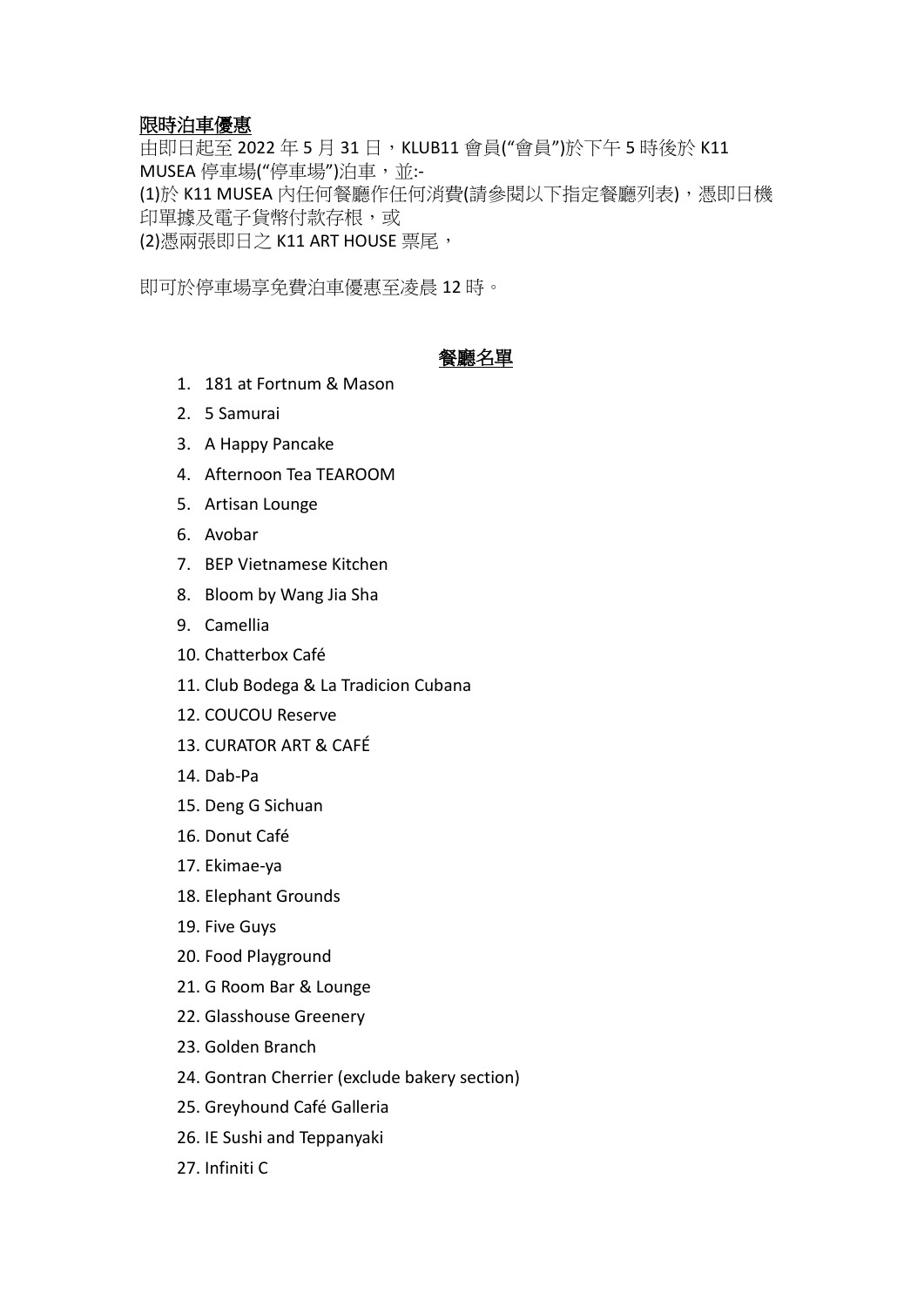- 28. K Food Town
- 29. KAIYO (Japanese Restaurant)
- 30. KiKi Noodle Bar (KiKi Tea)
- 31. Lilium by Gitone
- 32. Maison Gaia
- 33. Pasticceria Giovanni Pina 1920
- 34. REIGN Caviar
- 35. REIGN The Abalone House
- 36. Sake Moment
- 37. Sexy Crab
- 38. Soil to Soul
- 39. Sushi Wadatsumi
- 40. Takano Ramen
- 41. The Big Things Noodles
- 42. The Coffee Academics
- 43. The Fine Wine Experience
- 44. THE MUSSELS
- 45. TIRPSE
- 46. Tominokoji Yamagishi
- 47. VELO (Italian Restaurant)
- 48. Yakiniku JIKON by Tominokoji Yamagishi
- 49. yè shanghai
- 50. YUNG'S BISTRO

條款及細則

- 1. 每位參與 K11 Property Management Company Limited("K11")舉辦的夜泊 優惠的會員將被視為已閱讀、理解及同意適用於優惠的條款及細則。
- 2. 夜泊優惠只適用於下午五時後於停車場進場之車輛。會員於凌晨十二時後離 開 K11 MUSEA 停車場需另繳額外時租泊車費並將以正常收費計算。
- 3. 會員享用夜泊優惠時請出示(i) 即日有效指定餐廳(堂食或外賣)機印單據正本 及電子貨幣付款存根正本;或(ii) 兩張與進停車場同日之 K11 ART HOUSE 票 尾。外送速遞、手寫單據、重印或影印本單據/ 票尾恕不接受。
- 4. 以優惠券、現金禮券、禮物卡或商戶儲值卡付款之消費恕不接受。
- 5. 會員必須於 K11 MUSEA 之禮賓部換領夜泊優惠。
- 6. 夜泊優惠以車輛進入停車場之時間計算(根據 K11 的記錄, 且該記錄為最終 及具決定性的)。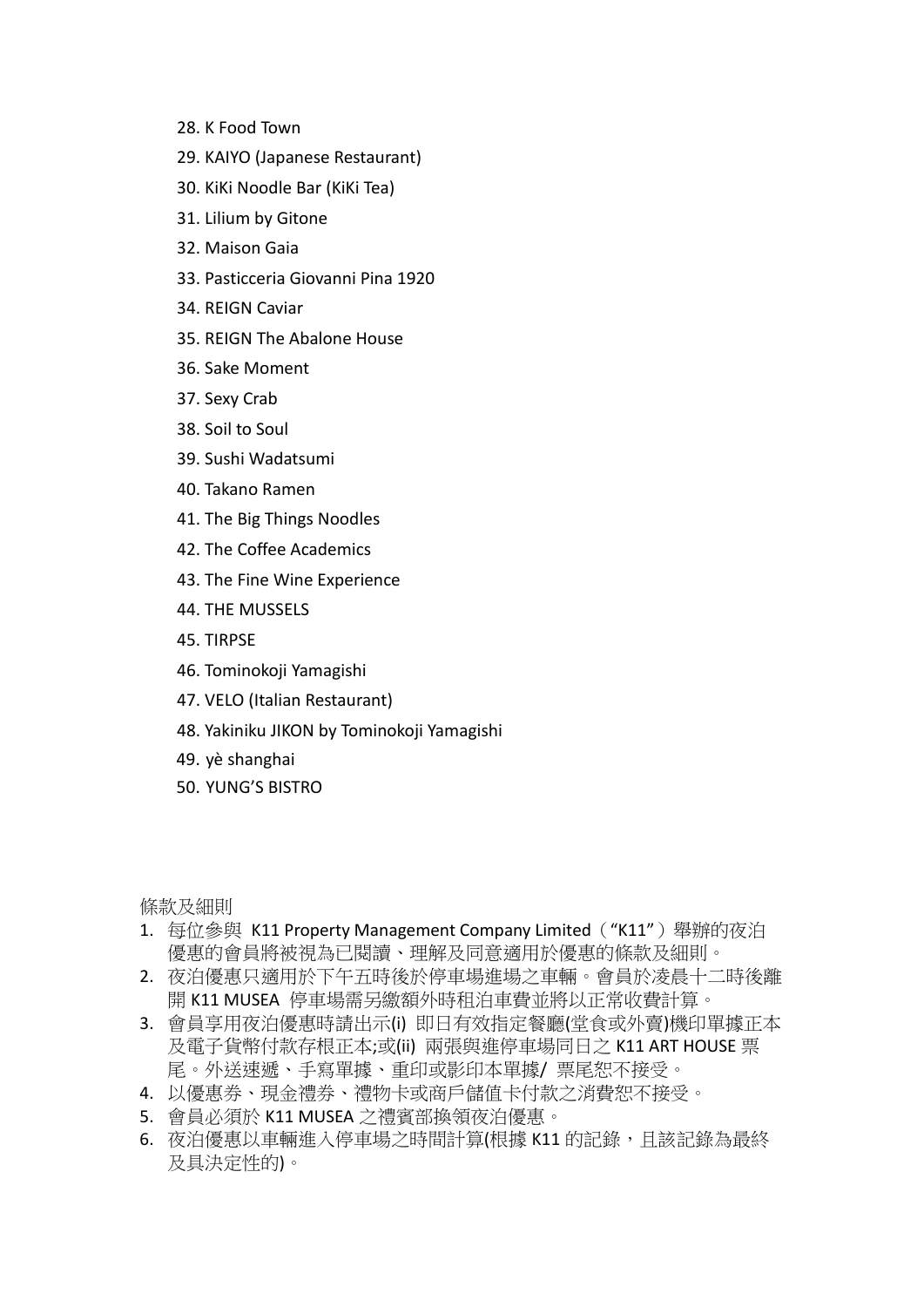- 7. 夜泊優惠只適用於時租私家車。
- 8. 此優惠並不適用於「電動車收費充電區」的附加收費。
- 9. 夜泊優惠不可與其他免費泊車禮遇同時使用。
- 10. K11 有權隨時修改本條款及細則,而毋須事先通知。
- 11. 本條款及細則的解釋權歸 K11。如有任何爭議,以 K11 對相關方作出的最終 決定為準。
- 12. 本條款及細則的中文版本僅供參考,若英文版本與中文版本的規定不一致, 以英文版本為準。

本條款及細則受香港特別行政區法律管轄。

K11 Property Management Company Limited 於 2022 年 4 月 30 日發佈。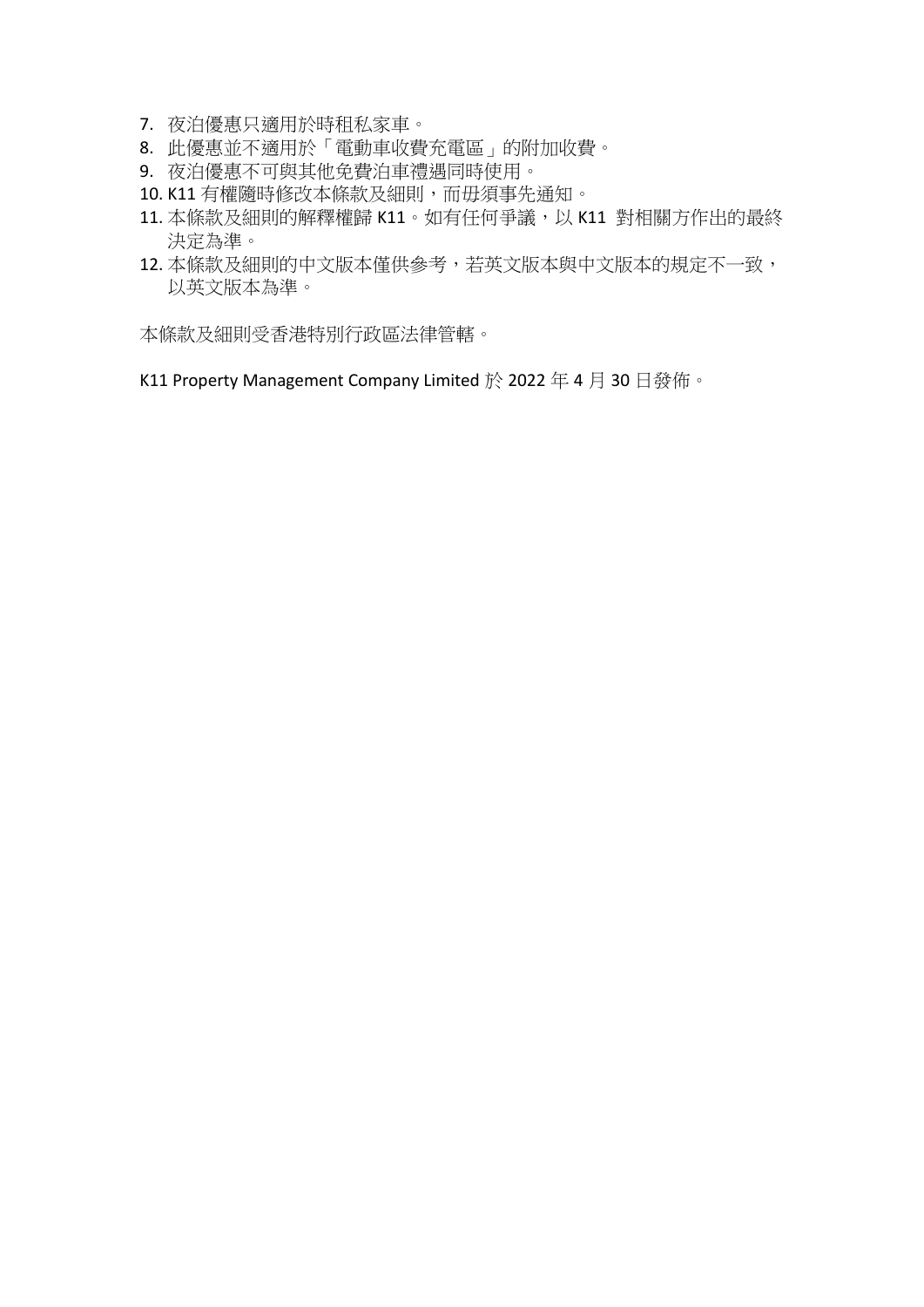#### **Limited Time Parking Privileges**

From now until 31 May 2022, KLUB11 Members ("Members") whose cars enter the K11 MUSEA Car Park ("Car Park") after 5pm and

(1) with any spending at any restaurant outlets of K11 MUSEA (please refer to below list of selected restaurant outlets) and by presenting the relevant machine-printed receipt and corresponding electronic payment slip on the same day of purchase, or

(2) by presenting 2 same day movie tickets of K11 ART HOUSE,

Members can enjoy free parking at Car Park until 12am midnight.

#### **Restaurants List**

- 1. 181 at Fortnum & Mason
- 2. 5 Samurai
- 3. A Happy Pancake
- 4. Afternoon Tea TEAROOM
- 5. Artisan Lounge
- 6. Avobar
- 7. BEP Vietnamese Kitchen
- 8. Bloom by Wang Jia Sha
- 9. Camellia
- 10. Chatterbox Café
- 11. Club Bodega & La Tradicion Cubana
- 12. COUCOU Reserve
- 13. CURATOR ART & CAFÉ
- 14. Dab-Pa
- 15. Deng G Sichuan
- 16. Donut Café
- 17. Ekimae-ya
- 18. Elephant Grounds
- 19. Five Guys
- 20. Food Playground
- 21. G Room Bar & Lounge
- 22. Glasshouse Greenery
- 23. Golden Branch
- 24. Gontran Cherrier (exclude bakery section)
- 25. Greyhound Café Galleria
- 26. IE Sushi and Teppanyaki
- 27. Infiniti C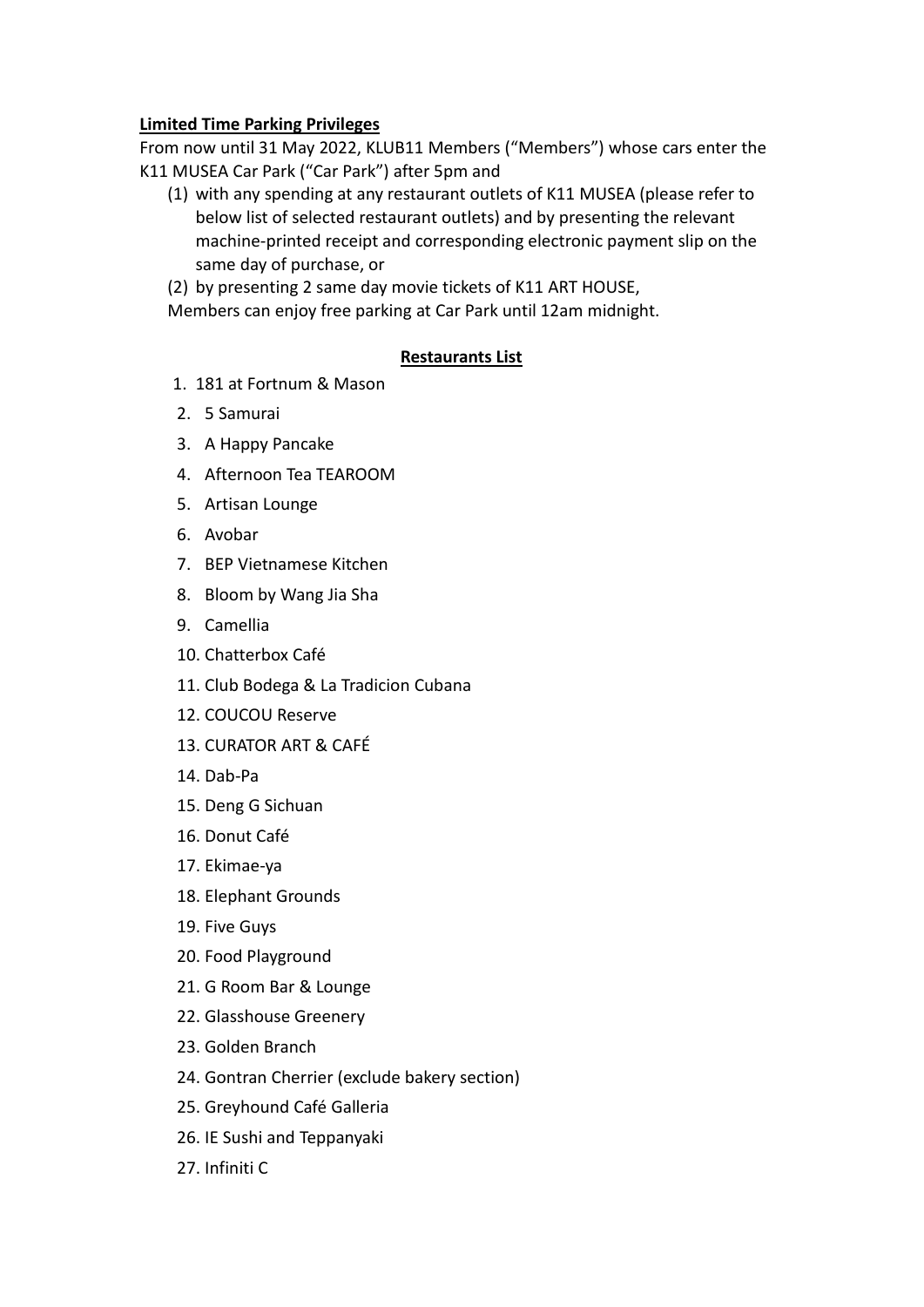- 28. K Food Town
- 29. KAIYO (Japanese Restaurant)
- 30. KiKi Noodle Bar (KiKi Tea)
- 31. Lilium by Gitone
- 32. Maison Gaia
- 33. Pasticceria Giovanni Pina 1920
- 34. REIGN Caviar
- 35. REIGN The Abalone House
- 36. Sake Moment
- 37. Sexy Crab
- 38. Soil to Soul
- 39. Sushi Wadatsumi
- 40. Takano Ramen
- 41. The Big Things Noodles
- 42. The Coffee Academics
- 43. The Fine Wine Experience
- 44. THE MUSSELS
- 45. TIRPSE
- 46. Tominokoji Yamagishi
- 47. VELO (Italian Restaurant)
- 48. Yakiniku JIKON by Tominokoji Yamagishi
- 49. yè shanghai
- 50. YUNG'S BISTRO

Terms & Conditions

- 1. By participating in the night parking privilege offered by K11 Property Management Company Limited ("K11"), each Member is deemed to have read, understood and agreed to the terms and conditions applicable to the night parking privilege.
- 2. The night parking privilege is only applicable to cars entering the Car Park after 5pm. For cars which exit the Car Park after 12am, additional hourly parking fee on normal hourly basis will be charged.
- 3. The night parking privilege is only available with the presentation of (i) original printed receipts(s) issued by Selected Restaurants (dine-in or take away) and corresponding original electronic payment slip(s); or (ii) 2 movie tickets of K11 ART HOUSE with the same date as the entry of the relevant car to the Car Park. Transactions of delivery orders with the Selected Restaurants and hand-written, re-printed or photocopied receipts/ tickets are not acceptable.
- 4. Spending with coupons, cash/ gift vouchers, gift cards or merchants' stored-value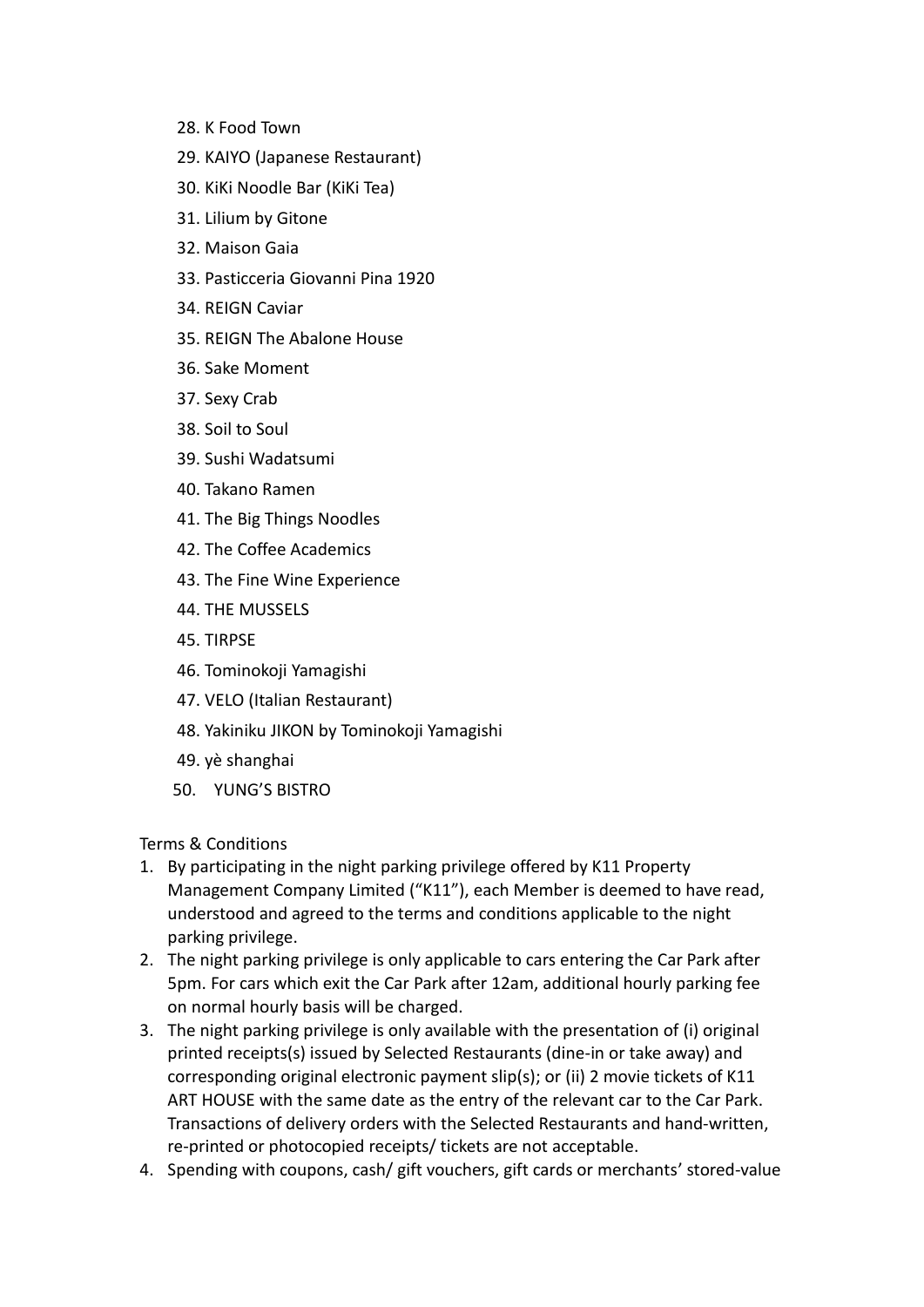cards is not acceptable.

- 5. The night parking privilege must be redeemed by Members at K11 MUSEA Koncierge.
- 6. The night parking privilege is calculated based on the actual time which the vehicle enters the Car Park according to the records of K11, which shall be final and conclusive.
- 7. The night parking privilege is applicable to hourly parking of private cars only.
- 8. This privilege is not applicable to additional charge of "Paid EV Parking Zone".
- 9. The night parking privilege cannot be used in conjunction with other parking privilege programs of K11 MUSEA.
- 10. K11 has the right to amend these Terms and Conditions at any time without any prior notice.
- 11. K11 has the right to interpret these Terms and Conditions. In case of disputes, the decision of K11 shall be final and binding on all parties concerned.
- 12. The Chinese version of these Terms and Conditions is for reference only. In case of discrepancies between the provisions of the English version and the Chinese version, the English version shall prevail.

These Terms and Conditions shall be governed by the laws of Hong Kong Special Administrative Region.

Issued by K11 Property Management Company Limited on 30 April 2022.

## 限時泊车优惠

中即日起至 2022 年 5 月 31 日,KLUB11 会员("会员")於下午 5 时後於 K11 MUSEA 停车场("停车场")泊车,并:-(1)於 K11 MUSEA 内任何餐厅作任何消费(请参阅以下指定餐厅列表),凭即日机 印单据及电子货币付款存根,或 (2)凭两张即日之 K11 ART HOUSE 票尾,

即可於停车场享免费泊车优惠至凌晨 12 时。

# 餐厅名单

- 1. 181 at Fortnum & Mason
- 2. 5 Samurai
- 3. A Happy Pancake
- 4. Afternoon Tea TEAROOM
- 5. Artisan Lounge
- 6. Avobar
- 7. BEP Vietnamese Kitchen
- 8. Bloom by Wang Jia Sha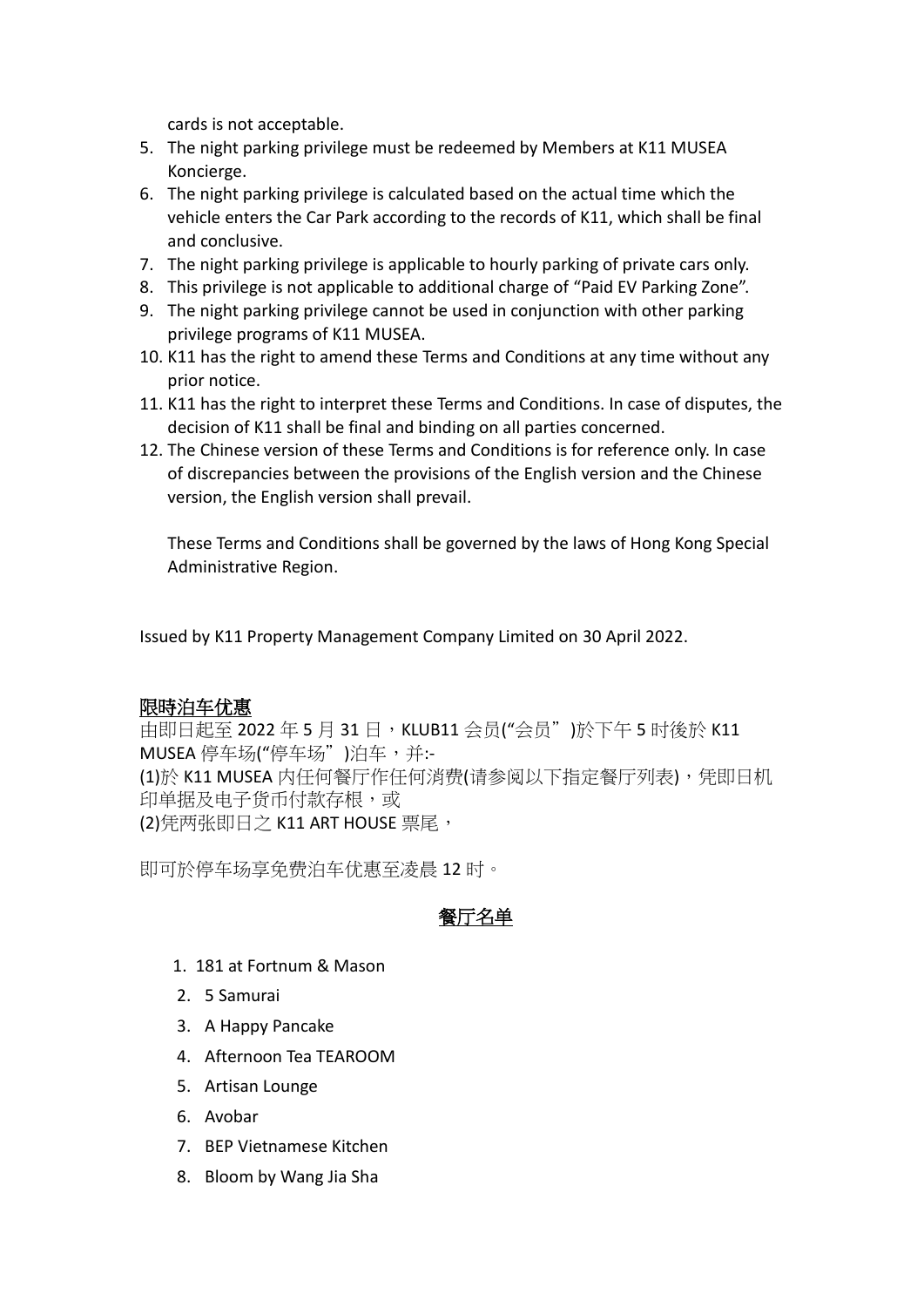- 9. Camellia
- 10. Chatterbox Café
- 11. Club Bodega & La Tradicion Cubana
- 12. COUCOU Reserve
- 13. CURATOR ART & CAFÉ
- 14. Dab-Pa
- 15. Deng G Sichuan
- 16. Donut Café
- 17. Ekimae-ya
- 18. Elephant Grounds
- 19. Five Guys
- 20. Food Playground
- 21. G Room Bar & Lounge
- 22. Glasshouse Greenery
- 23. Golden Branch
- 24. Gontran Cherrier (exclude bakery section)
- 25. Greyhound Café Galleria
- 26. IE Sushi and Teppanyaki
- 27. Infiniti C
- 28. K Food Town
- 29. KAIYO (Japanese Restaurant)
- 30. KiKi Noodle Bar (KiKi Tea)
- 31. Lilium by Gitone
- 32. Maison Gaia
- 33. Pasticceria Giovanni Pina 1920
- 34. REIGN Caviar
- 35. REIGN The Abalone House
- 36. Sake Moment
- 37. Sexy Crab
- 38. Soil to Soul
- 39. Sushi Wadatsumi
- 40. Takano Ramen
- 41. The Big Things Noodles
- 42. The Coffee Academics
- 43. The Fine Wine Experience
- 44. THE MUSSELS